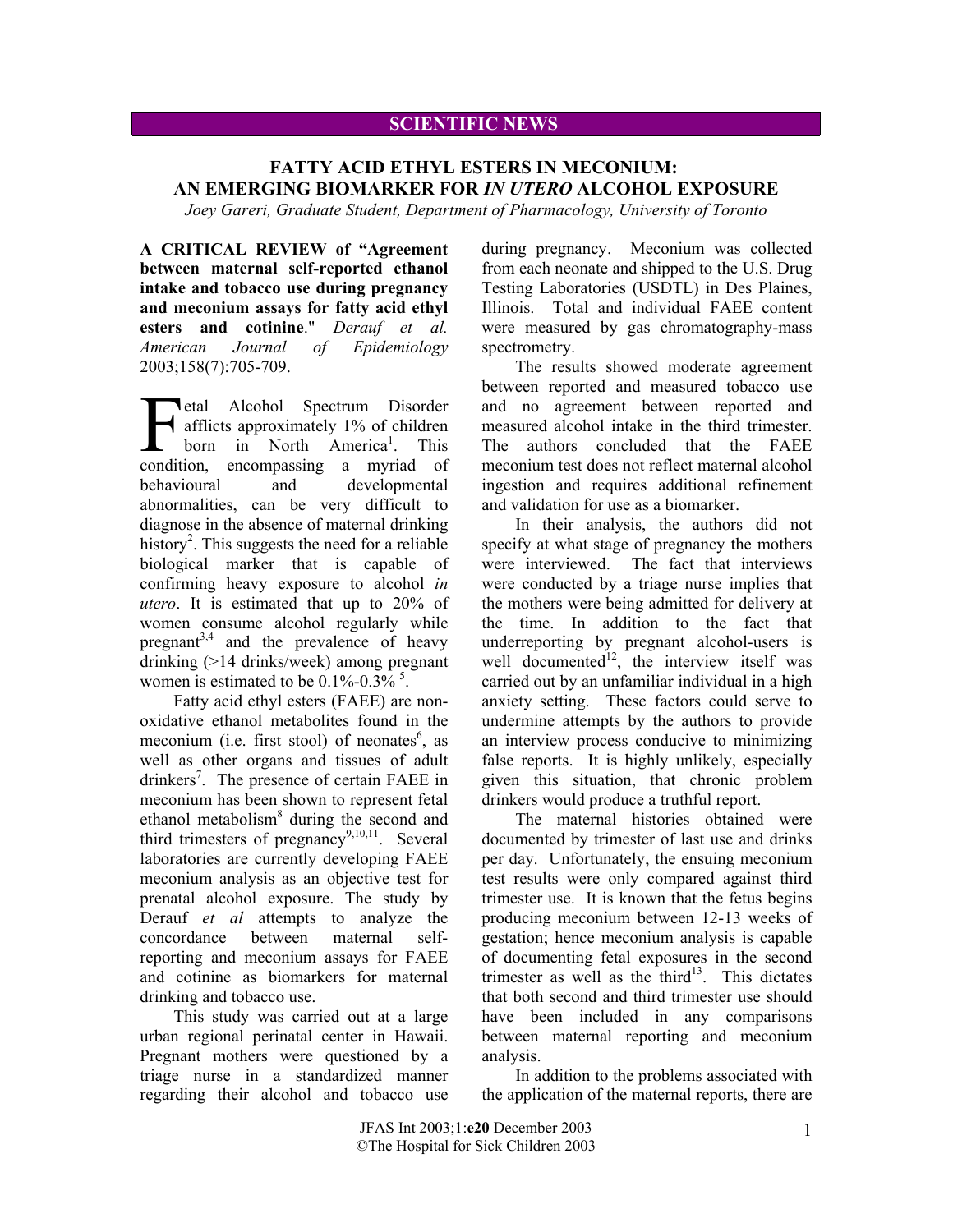issues with the authors' definition of a positive test. The positive cut-off used in this study was 50ng cumulative FAEE per gram of meconium. Abstracts published by Chan *et al* as early as 2001 show preliminary findings of baseline cumulative FAEE levels in the meconium of certain neonates born to confirmed non-drinkers that far exceed this cut-off  $level<sup>14</sup>$ . In addition, the final results of this baseline study determined a positive cut-off of  $\sim$ 520ng/g as an indicator of heavy maternal drinking with high sensitivity and specificity $15$ .

Conversely, the USDTL team that carried out the analysis for this study found that 18/72 positive specimens produced an average FAEE level of  $62,115$ ng/g<sup>16</sup>. They concluded that *significant amounts* of alcohol ingested during pregnancy would result in FAEE measurements of >10 000ng/g. This demonstrates the high likelihood of a subgroup of heavy drinkers in this population that did not report their alcohol use to the authors of this study.

Published data also shows that cumulative FAEE levels in the meconium of neonates born to social drinkers (<14 drinks/wk) are likely to be indistinguishable from abstainers<sup>15</sup>. By these standards, the four mothers who reported very mild alcohol intake in the third trimester could be expected to produce a negative or belowbaseline result.

The authors were not mistaken in attributing a certain degree of unreliability to the FAEE meconium test. The test still requires further evaluation related to the dose-response relationship between alcohol ingestion and meconium FAEE levels. A recent study that interviewed problemdrinking women during pregnancy has shown a good dose-response curve with FAEE levels<sup>17</sup>. The authors were correct in remarking that maternal reporting is known to be unreliable, unfortunately, it does not appear that their methodology provided any solution to this problem. Cumulatively, several studies show that the FAEE meconium test requires quantitative interpretation when attempting to determine

a neonate's exposure to alcohol *in utero* and can be quite effective in predicting fetal exposure to high levels of alcohol<sup>15,16,17</sup>.

*J. Gareri is funded by CIHR grant, Hospital for Sick Children, and the University of Toronto.* 

## **REFERENCES**

- 1. Sampson PD et al. Incidence of fetal alcohol syndrome and prevalence of alcohol-related neurodevelopmental disorder. *Teratology* 1997;56:317-326.
- 2. Koren G, Loebstein R, Nulman I. Fetal alcohol syndrome: Role of the family physician. *Journal of FAS International* January, 1998.
- 3. Alcohol Use Among Women of Childbearing Age—United States, 1991-1999. MMWR Morb Mortal Wkly Rep. 2002;51(13):273-276.
- 4. Stewart DE, Streiner D. Alcohol drinking in pregnancy. *Gen Hosp Psychiatry* 1994;16(6):406-412.
- 5. Alcohol Consumption Among Pregnant and Childbearing-Aged Women—United States, 1991 and 1995. MMWR Morb Mortal Wkly Rep 1997;46(16):346-350.
- 6. Mac E *et al.* A marker of fetal exposure to alcohol by meconium analysis. *Pedriatric Research* 1994;35:238A.
- 7. Laposata EA, Lange LG. Presence of nonoxidative ethanol metabolism in human organs commonly damaged by ethanol abuse. *Science* 1986;231:497-499.
- 8. Chan D, Knie B, Koren G. Fatty acid ethyl esters transport across the human placenta. *Placenta* 2003;(24)A.41:P132.
- 9. Bearer CF, Swick A, Singer LT. FAEE: Biomarker for prenatal alcohol use. *Alcohol Clin Exp Res* 1996;2:139A.
- 10. Klein J, Karaskov T, Koren G. Fatty acid ethyl esters in meconium: Biomarkers for the detection of alcohol exposure in neonates. *Therapeutic Drug Monitoring* 1999;21:644-646.
- 11. Moore CM, Lewis D. Fatty acid ethyl esters in meconium: Biomarkers for the detection of alcohol exposure in neonates. *Clin Chim Acta* 2001;312: 235-237.
- 12. Russell M *et al.* Detecting risk drinking during pregnancy: a comparison of four screening questionnaires. *Am J Public Health* 1996;86:1435-1439.
- 13. Ostrea EM Jr. Testing for exposure to illicit drugs and other agents in the neonate: a review of laboratory methods and the role of meconium analysis. *Curr Probl Pediatr* 1999;29:37-56.